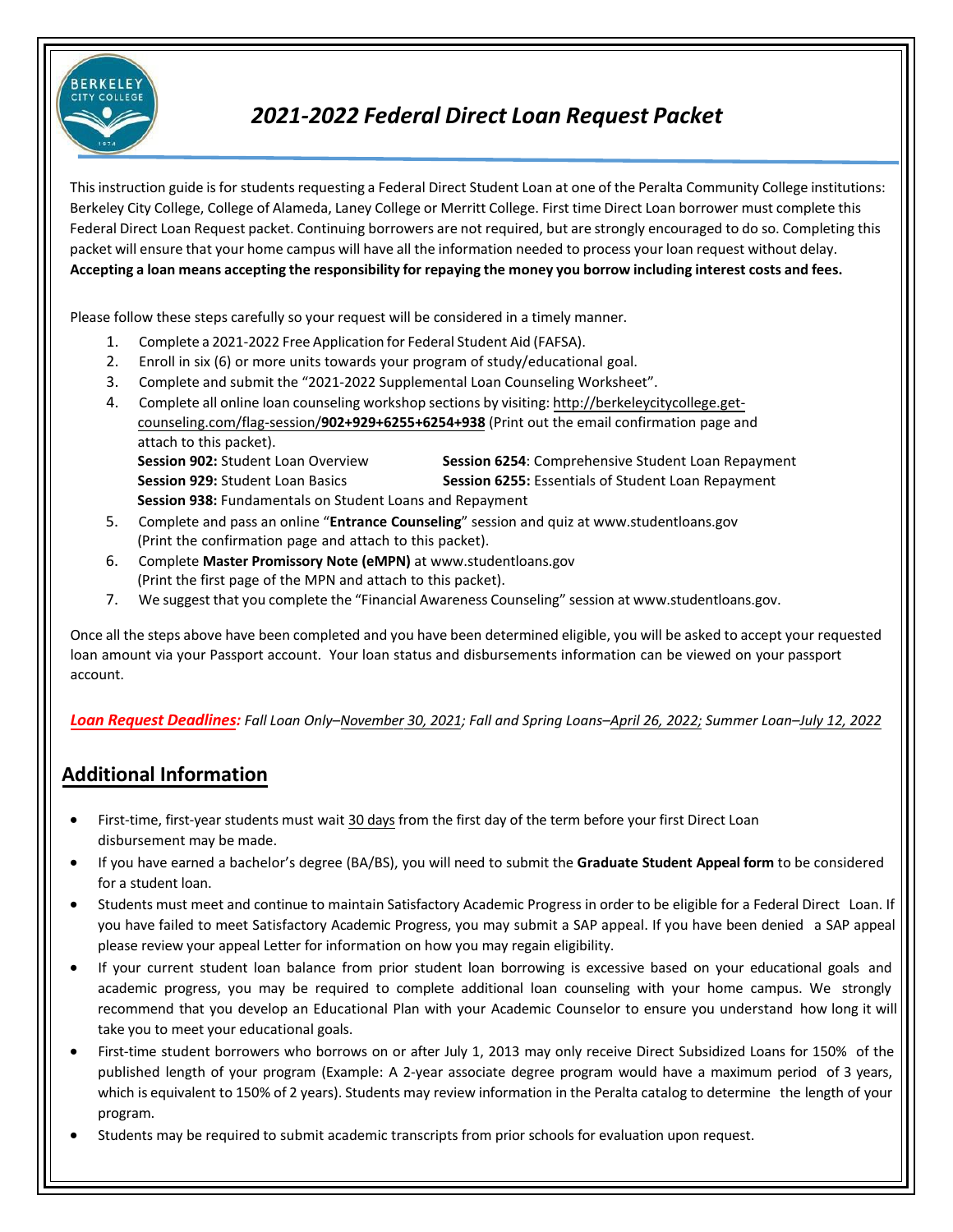- Once the loan is granted, you are encouraged to complete and pass an online exit counseling session and quiz once a year throug[h www.studentloans.gov.](http://www.studentloans.gov/) **You must complete this counseling if you withdraw from school, do not return to school, or drop below 6 units.** Withdrawing from a term in which you have received a student loan may subject you to repay a portion of your Student Loan Disbursement. Students must notify the lender or current loan holder within ten (10) days of a leave of absence from school; dropping below half-time status; or a change in name, address, or phone number.
- A student who defaults on a Federal Student Loan loses eligibility for all Federal Student Aid including student loans.
- Federal Direct Student Loans will be reported to the National Student Loan Data System (NSLDS) and will be accessible by guaranty agencies, lenders, and other institutions determined to be authorized by the Department of Education.
- Student may review the Peralta Financial Aid Webpage at <http://web.peralta.edu/financial-aid/> for further information about:
	- o Cost of Attendance
	- o Other sources of institutional, state, and federal grant aid
	- o Student rights and responsibilities
	- o Satisfactory Academic Progress standards

For further information and disclosures about Federal Direct Student Loans at Peralta see [http://web.peralta.edu/financial-aid/196-2/federal-direct-loans/.](http://web.peralta.edu/financial-aid/196-2/federal-direct-loans/)

## **How much can I borrow?**

**Loan Maximums:** At Peralta Community College District (PCCD), you must have completed 30 college level units toward your program of study to be considered a second year student. If you do not have 30 units at PCCD but have units elsewhere, your transcript(s) from other schools must be evaluated by the academic counselor BEFORE your loan is processed.

| <b>Dependent Student</b>                                                              |                    |                                |         |  |
|---------------------------------------------------------------------------------------|--------------------|--------------------------------|---------|--|
| Grade Level                                                                           | <b>Base Amount</b> | <b>Additional Unsubsidized</b> | Total   |  |
| $1st$ year student                                                                    | \$3,500            | \$2,000                        | \$5,500 |  |
| 2 <sup>nd</sup> Year student                                                          | \$4,500            | \$2,000                        | \$6,500 |  |
| Undergraduate Aggregate Loan Limit \$31,000 (no more than \$23,000 may be subsidized) |                    |                                |         |  |

| <b>Independent Student</b>                                                            |                    |                                |          |  |
|---------------------------------------------------------------------------------------|--------------------|--------------------------------|----------|--|
| Grade Level                                                                           | <b>Base Amount</b> | <b>Additional Unsubscribed</b> | Total    |  |
| $1st$ year student                                                                    | \$3,500            | \$6,000                        | \$9,500  |  |
| 2 <sup>nd</sup> year student                                                          | \$4,500            | \$6,000                        | \$10,500 |  |
| Undergraduate Aggregate Loan Limit \$57,500 (no more than \$23,000 may be subsidized) |                    |                                |          |  |

For further information about Federal Denied Credit Decision, or have questions about receipt of MPN, the following help is available:

#### **Federal Student Aid at www.student loans.gov**

Provides information about student loans and repayment options

#### **Direct Loan Application Services**

Phone Number: 1-800-557-7394; Fax Number: 1-877-623-5082 Email:

[codsupport@acs-inc.com](mailto:codsupport@acs-inc.com)

**Electronic Master Promissory Note (eMPN) services:**

Phone Number: 1-800-557-7394; Fax Number: 1-301-470-1244 Website[: www.studentloans.gov;](http://www.studentloans.gov/)

**Repayment questions and services:**

Phone Number: 1-800-848-0979 Website[: www.myedaccount.com](http://www.myedaccount.com/)

### **Direct Loan Consolidation Services:**

Phone Number: 1-800.557.7392 [TDD 1-800-557-7395] Website[: www.loanconsolidation.ed.gov](http://www.loanconsolidation.ed.gov/)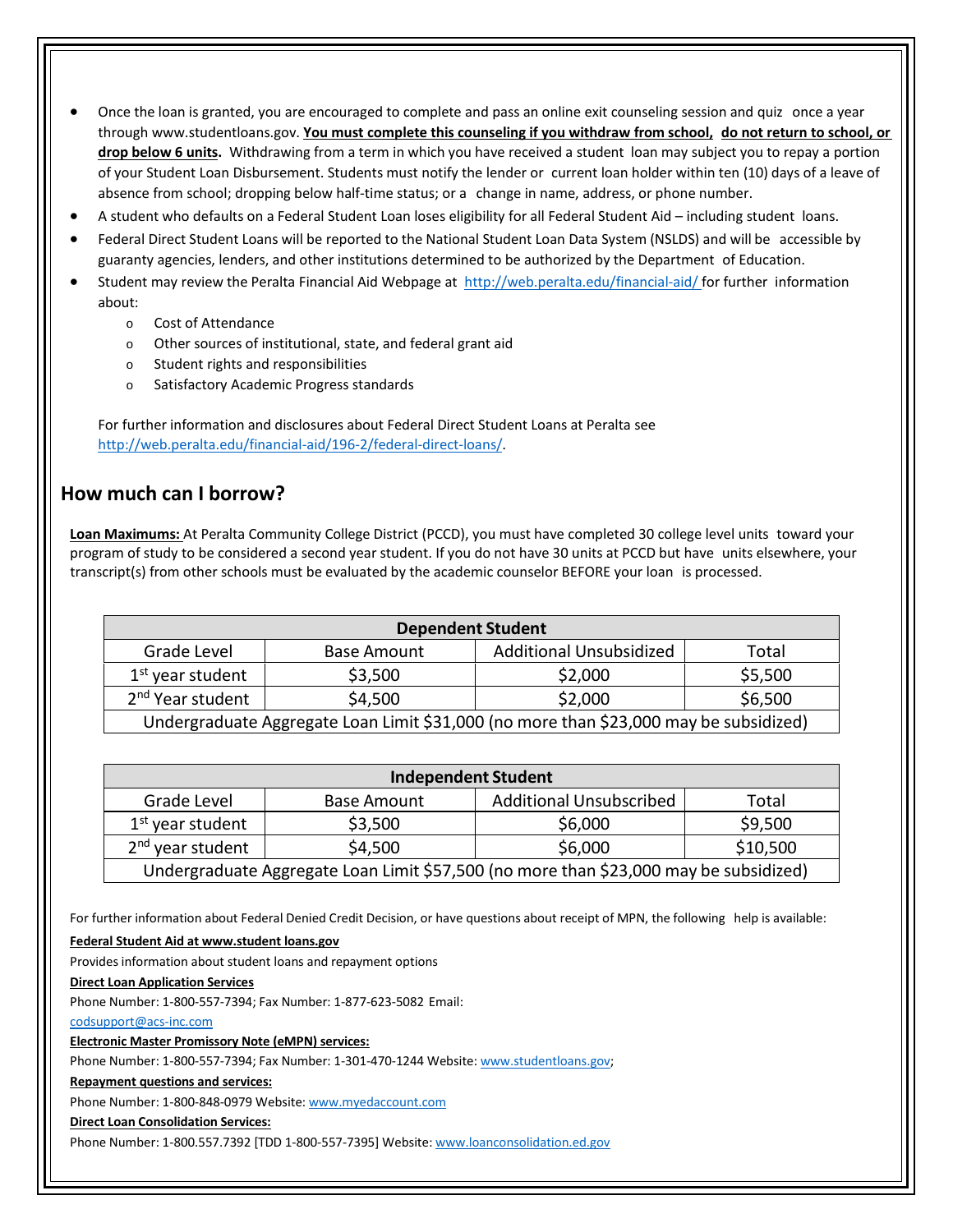

## **2021-2022 Federal Direct Loan Request Worksheet**

### *Note: Students with unclear/unrealistic borrowing plans may experience delays in processing.*

The Peralta Community College District Financial Aid Department is dedicated to supporting student success, and continuing your education is a major investment in your future. A Student loan is a long-term financial obligation **that must be repaid**. Typically, a student who invests in their education is making a good investment in their future. However, many students enter into debt without a clear picture of how it will ultimately affect them. We hope the following Loan Counseling Worksheet for Student Borrowers will assist you in making an informed decision about borrowing a student loan.

|           |                                                                                                                                                                                                                                                                                                                                                          |                             | Name: Social Security # (Last Four): Student ID #: Social Security # (Last Four): Student ID #:                       |
|-----------|----------------------------------------------------------------------------------------------------------------------------------------------------------------------------------------------------------------------------------------------------------------------------------------------------------------------------------------------------------|-----------------------------|-----------------------------------------------------------------------------------------------------------------------|
|           |                                                                                                                                                                                                                                                                                                                                                          |                             |                                                                                                                       |
|           |                                                                                                                                                                                                                                                                                                                                                          |                             |                                                                                                                       |
|           | $(Street, Apt.$ #)                                                                                                                                                                                                                                                                                                                                       | (City, State, and Zip Code) |                                                                                                                       |
|           |                                                                                                                                                                                                                                                                                                                                                          |                             |                                                                                                                       |
|           |                                                                                                                                                                                                                                                                                                                                                          |                             |                                                                                                                       |
|           | 1. Have you applied for Federal Financial Aid for 2021-2022? □ YES □ NO                                                                                                                                                                                                                                                                                  |                             |                                                                                                                       |
|           | (If you answered NO, you must apply, wait until your file is completed before you submit your loan request).                                                                                                                                                                                                                                             |                             |                                                                                                                       |
|           | 2. I am requesting a loan for: $\Box$ Fall/Spring 2021-22 $\Box$ Fall 2021 only $\Box$ Spring 2022 only $\Box$ Summer 2022                                                                                                                                                                                                                               |                             |                                                                                                                       |
| 3.        | How much do you wish to borrow in Subsidized and Unsubsidized loan for the 2021-22 academic year?                                                                                                                                                                                                                                                        |                             |                                                                                                                       |
|           |                                                                                                                                                                                                                                                                                                                                                          |                             |                                                                                                                       |
|           | Remember, you are responsible for paying the interest on Direct unsubsidized loans while in school.<br>Maximum subsidized loan limit per academic year for Dependent and/or Independent student: \$3,500 first year/ \$4,500 Second year.<br>Maximum unsubsidized loan limit per academic year for Dependent student: \$2,000. For Independent: \$6,000. |                             |                                                                                                                       |
| 4.        | applicable): Note and the set of the set of the set of the set of the set of the set of the set of the set of the set of the set of the set of the set of the set of the set of the set of the set of the set of the set of th                                                                                                                           |                             | Please list the career goal/type of work you plan to do after completing your educational goal (including transfer if |
| $\bullet$ | The month and year I expect to complete my educational goal at Peralta: Month______________Year________                                                                                                                                                                                                                                                  |                             |                                                                                                                       |
| $\bullet$ | The month and year I expect to complete my educational goal (including transfer work I need to complete at                                                                                                                                                                                                                                               |                             |                                                                                                                       |
|           | another campus, if applicable): Month Year Year                                                                                                                                                                                                                                                                                                          |                             |                                                                                                                       |
|           |                                                                                                                                                                                                                                                                                                                                                          |                             |                                                                                                                       |
| $\bullet$ | I have developed a Student Educational Plan through the end of my educational goal at Peralta Colleges.                                                                                                                                                                                                                                                  |                             |                                                                                                                       |